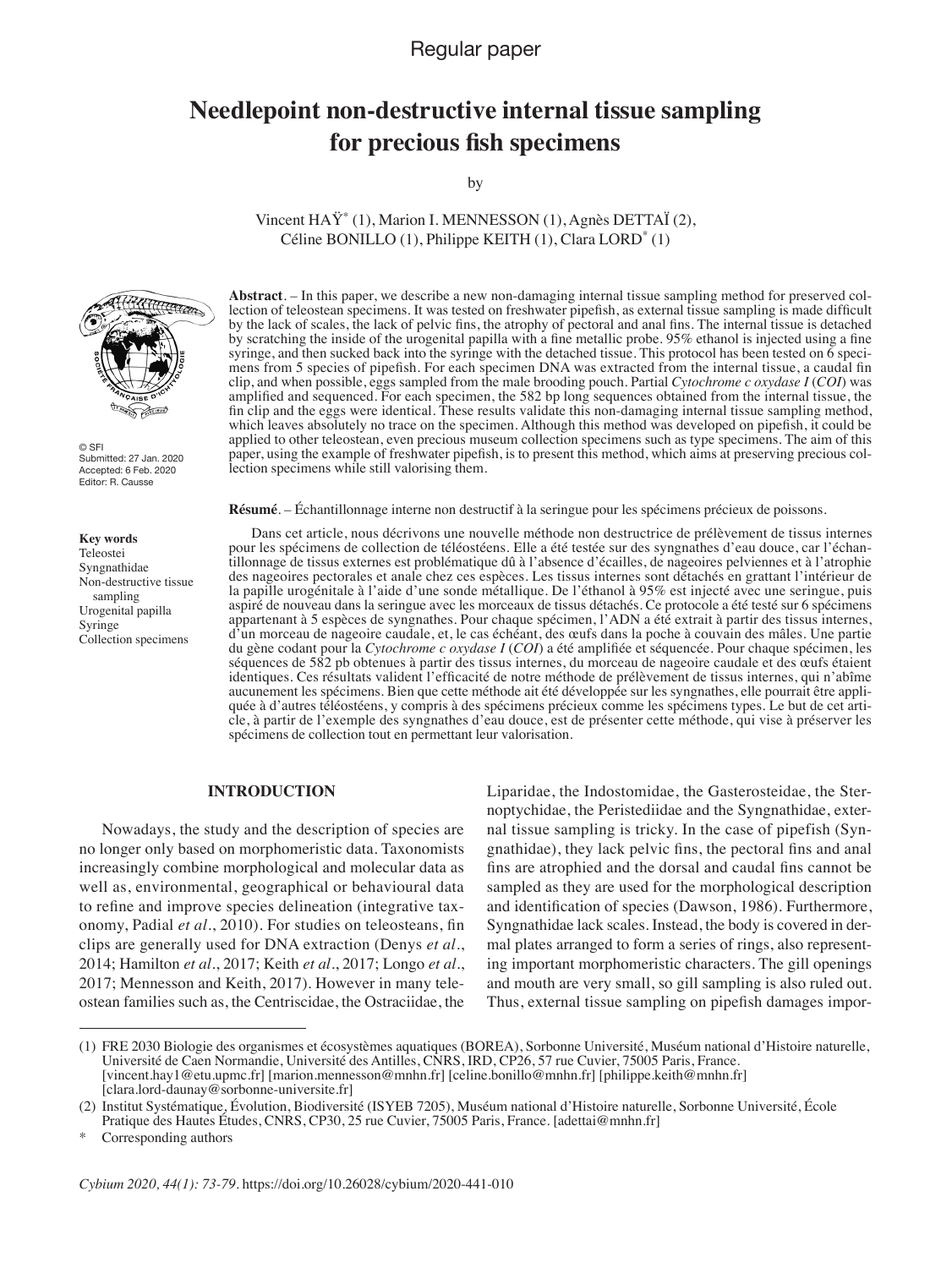tant morphological characters for species description. Museum curators usually refuse the demands from researchers to sample tissue in order to protect the collection, but working on collection specimens is often the only way to solve taxonomic issues. We therefore developed a new non-destructive sampling method. It samples internal tissue by retrieving it via the urogenital papilla using a fine syringe. This method was tested on 5 different freshwater pipefish species [20 to 30 species inhabit freshwater and have not been studied for over 35 years, so the taxonomy and nomenclature are unclear and solely based on morphological characters (Dawson, 1985; Kottelat, 2013; Miesen *et al.,* 2016); hence the urgency to find a way to study them]. To test it, we performed traditional sampling on caudal fin clips and, when possible, also sampled eggs from the male brooding pouch. Indeed, the male carries the eggs in a ventral pouch and takes care of them until they hatch (Dawson, 1985). DNA was extracted from these three types of sample (internal tissue, fin clips and eggs), and the partial *cytochrome c oxydase I* (*COI*) was amplified and sequenced. The sequences were compared and our non-damaging sampling method has proven to be effective. This new method is obviously not exclusively for the study of pipefish but can be used to study any other teleostean fish family. We just used pipefish as an example of the method's efficiency. The main added value is that it gives access to tissue samples from precious collection specimens, including type specimens, potentially leading to molecular data needed for taxonomic or phylogenetic studies.

## **Material and methods**

#### **Samples**

A total of 6 specimens was used. Individuals were caught in freshwater streams during field missions in Papua New Guinea (PNG) and the Solomon Islands between 2015 and 2018 as part of faunal surveys. The care and use of fish complied with the annex IV of the directive 2010/63/EU animal welfare laws, guidelines and policies, which have been approved by Papua New Guinea (PNG) and Solomon Island authorities (permit numbers: 018196 for PNG survey; EX2015/142 for the 2015 Solomon survey and EX2016/156 for the Solomon 2016 survey). Individuals were sampled using a DEKA 3000 electrofishing system (Gerätebau, Marsberg, Germany). Fish were euthanized using an overdose of clove essential oil (10%). Entire fish specimens were stored and preserved in 95% ethanol for molecular analysis. No surgical procedures were performed so fish weren't under any stress nor did they suffer. No experiment of any kind was performed on the fish.

Each specimen was morphologically determined according to Kottelat (2013). They belong to 5 currently valid species: *Coelonotus argulus* (Peters, 1855), *Coelonotus leiaspis*  (Bleeker, 1854), *Oostethus brachyurus* (Bleeker, 1854), *Oostethus manadensis* (Bleeker, 1856) and *Lophocampus retzii* (Bleeker, 1856).

The standard length of each specimen was measured to the nearest tenth of a millimetre, using a digital *Mitutoyo* dial calliper. Out of the 6 specimens, 3 were females and 3 were males, 2 of which carried eggs in their pouch (Tab. I).

#### **Tissue sampling**

For each specimen, a caudal fin clip was preserved in 95% ethanol until DNA extraction. For brooding males, about 6 eggs (Fig. 1B) were sampled and preserved in 95% ethanol until DNA extraction. The internal tissue sampling followed a simple multi step protocol: first an intra-oral exploration probe (dental tool, Fig. 1A) inserted via the urogenital papilla (Fig. 1C) was used to scratch the inside of the specimen's body. With a 1-mL insulin syringe MYINJECTOR® U-100 (Fig. 1A), about 0.3 mL of 95% ethanol was injected through the urogenital papilla. Then, the injected ethanol was sucked back into the syringe in order to collect the tissue that had been detached during scratching (Fig. 1C-E). The contents of the syringe was placed in a 2 mL Eppendorf (final volume about 0.2-0.3 mL) and observed under a K-401L MOTIC© binocular to check for the presence of suspended matter in the liquid.

A total of 14 tissue samples (Tab. I) were obtained and the 14 Eppendorf tubes were stored in the fridge at 10°C.

Table I. – List of specimens used. MNHN ID is the collection number at the National Museum of Natural History of Paris. ID tag number was attributed to each specimen in the field. Standard length was measured to the nearest tenth of a millimetre. Fin and internal tissue were sampled for each individual, as well as eggs from the two brooding males (NA: not applicable). BOLD ID for sequence identification in FWSYN bold project.

| <b>MNHN ID</b> | Tag ID $\vert$ | Species                              | Locality & date       | Sex    | Fin | Internal<br>tissue | Egg       | Standard<br>length (mm) | <b>BOLD ID</b>     |
|----------------|----------------|--------------------------------------|-----------------------|--------|-----|--------------------|-----------|-------------------------|--------------------|
| 2019-0079      | 19169          | Coelonotus leiaspis (Bleeker, 1854)  | Papua New Guinea 2018 | Female |     |                    | <b>NA</b> | 138.53                  | <b>FWSYN001-19</b> |
| 2019-0080      | 14964          | Coelonotus argulus (Peters, 1855)    | Salomon 2016          | Male   |     |                    |           | 113.23                  | <b>FWSYN002-19</b> |
| 2019-0081      | 19066          | Lophocampus retzii (Bleeker, 1856)   | Papua New Guinea 2018 | Female |     |                    | <b>NA</b> | 63.19                   | <b>FWSYN003-19</b> |
| 2019-0082      | 19193          | Lophocampus retzii (Bleeker, 1856)   | Salomon 2015          | Male   |     |                    |           | 110.72                  | <b>FWSYN004-19</b> |
| 2019-0083      | 19058          | Oostethus manadensis (Bleeker, 1856) | Papua New Guinea 2018 | Male   |     |                    | <b>NA</b> | 141.1                   | <b>FWSYN005-19</b> |
| 2019-0084      | 17762          | Oostethus brachyurus (Bleeker, 1854) | Papua New Guinea 2018 | Female |     |                    | <b>NA</b> | 191.49                  | <b>FWSYN006-19</b> |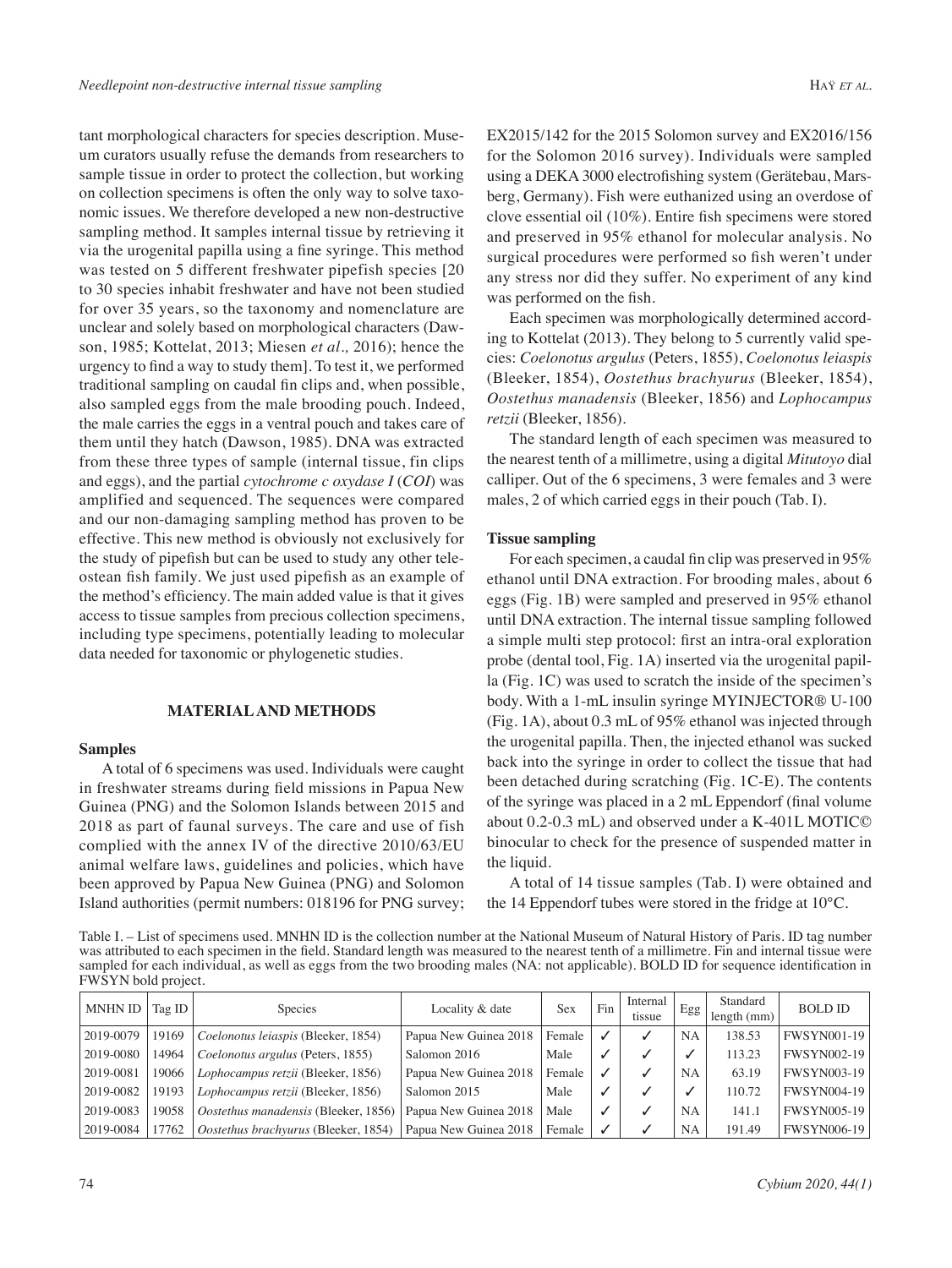

Figure 1. – Non-destructive tissue sampling. **A**: (from top to bottom) dental probe, 1 mL insulin syringe MYJECTOR ® U-100 and specimen 19058 (standard length: 141.1 mm), male *Oostethus manadensis*; **B**: View of the brooding pouch and eggs of specimen 14964 (standard length: 113.23 mm), *Coelonotus argulus,*  male; missing eggs correspond to the sample for DNA extraction; **C**: Scratching the inside via the urogenital papilla with the dental probe; **D**: Internal tissue sampling using the syringe via the urogenital papilla; **E**: State of urogenital papilla before sampling; **F**: State of urogenital papilla after sampling. Photos B to F are ventral views of the specimens; the arrow in B gives the orientation of the specimen in photos  $A, B$ ; the arrow is  $C$  gives the orientation of the specimen in photos C-F.

### **DNA extraction, quantification and amplification**

The tubes containing the eggs and the internal tissue suspension were placed in a DNA concentrator (Thermo Scientific<sup>TM</sup> DNA120OP230) at room temperature at a speed of 1750 rpm for 1 hour to evaporate the ethanol. The tubes were then checked for the presence of dry tissue and egg pellets.

DNA extraction was performed on the fin clips, the eggs and the internal tissue pellets by following the CTAB (Cetyl trimethylammonium bromide) protocol described by Winnepenninckx *et al.* (1993). In addition to Winnpenminck's protocol 1 μL of RNA carrier was added to each tube during the nucleic acid precipitation step with isopropanol. The dry DNA pellets obtained at the end of the extraction protocol were resuspended in 25 μL of Tris-EDTA Buffer and stored at  $-20$ °C.

DNA quantification was performed for each of the 14 DNA extracts using a Qubit® 2.0 Fluorometer following the manufacturer instructions.

A mitochondrial fragment of the *COI* gene (650pb) was amplified using the tailed fish specific primers VF2-t1 5'TGTAAAACGACGGCCAGTCAACCAACCACAAA-GACATTGGCAC3'; FishF2-t1 5'TGTAAAACGACG-GCCAGTCGACTAATCATAAAGATATCGGCAC3'; FishR2-t1 5'CAGGAAACAGCTATGACACTTCAGGGT-GACCGAAGAATCAGAA3' (Ward *et al.,* 2005); FR1d-t15 'CAGGAAACAGCTATGACACCTCAGGGTGTCCGAA RAAYCARAA3' (Ivanova *et al*., 2007). DNA was amplified by PCR in a final 20 μL volume containing 1 μL DMSO, 1 μL BSA, 1 μL of dNTP 6.6 μM, 0.15 μL of Qiagen Taq DNA polymerase, using 2 μL of the buffer provided by the manufacturer and 0.4 μL of each of the four primers at 10 pM; 2 μL of DNA extract was added. After a 2 min denaturation at 94°C, the PCR was run for 50 cycles (30 s, 94°C; 45 s, 54°C; 1 min, 72°C), with a 2-minute terminal elongation on a Bio-Rad T100TM Thermal Cycler. Successful PCRs were selected on ethidium-bromide stained agarose gels. Sanger sequencing was performed in both directions by a commercial company (Eurofins) (http://www.eurofins.fr) using M13 tail primers M13F (−21) 5'TGTAAAACGACGGCCAGT3'; M13R (−27) 5'CAGGAAACAGCTATGAC3' (Messing, 1983). Sequences were quality checked and aligned with Geneious 7.5.1 (http://www.geneious.com, Kearse *et al.,*  2012). The percentage of divergence between sequences was calculated in Geneious 7.5.1. Sequences coming from the fin clip, the internal tissue and, when applicable, the eggs, of the same specimens were compared.

The sequences were used to blast-search the BOLD and ncbi nucleotide databases.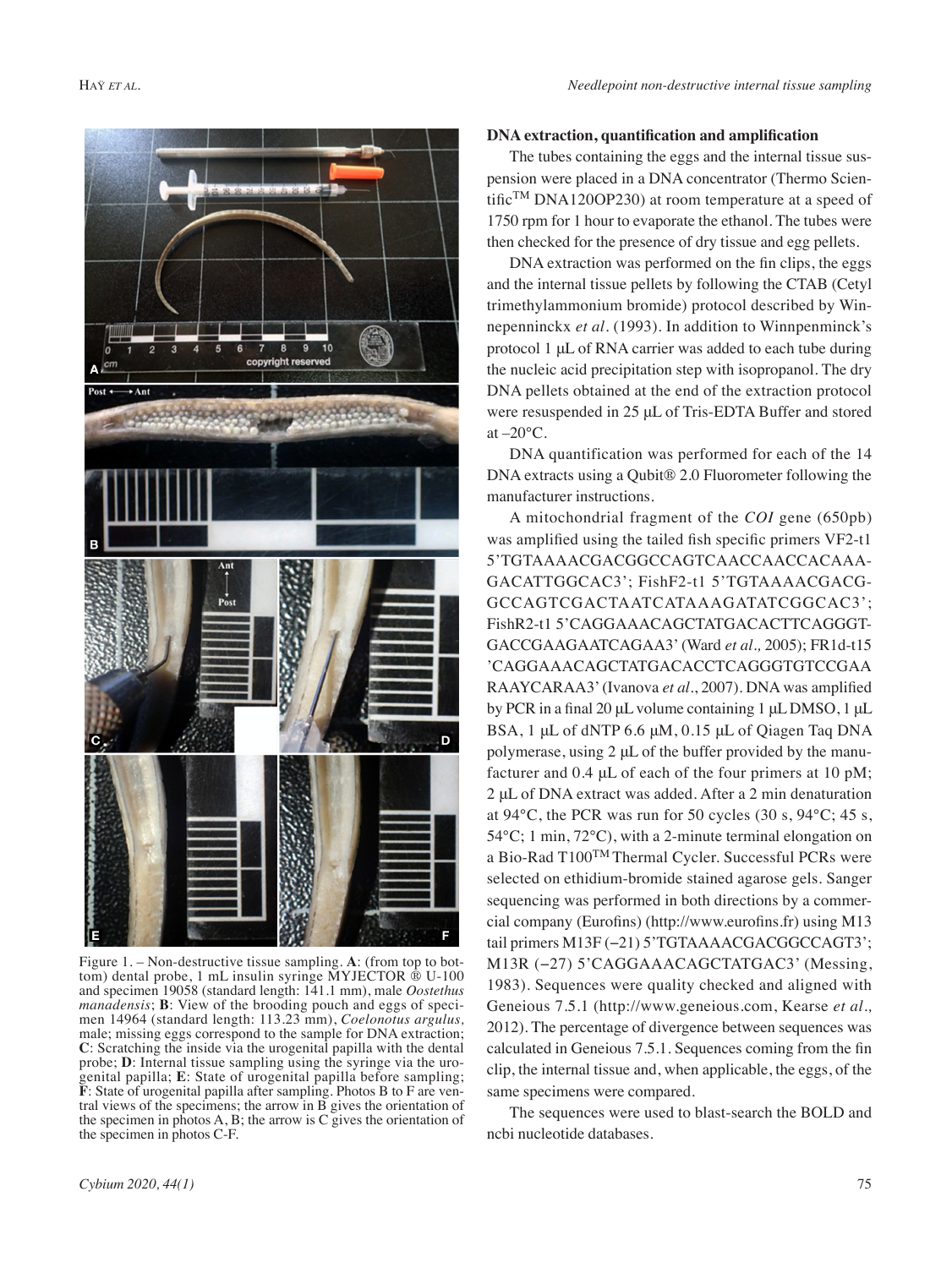## **Results**

As shown on Fig. 1E and 1F, no external damage to the specimen was caused. DNA quantification results are shown in table II.

DNA was present in each sample (fin, internal tissue and egg). The quantity of DNA obtained from the eggs is a lot higher than from the fin and the internal tissue.

DNA amplification and sequencing was successful on all 14 samples, yielding a 582 bp alignment. Sequences were deposited in BOLD under the FWSYN project (Tab. I). The *COI* sequences are the same for each specimen whatever the tissue used (fin clip, internal tissue or eggs) (Tab. III). The blast search with the sequences generated in this study all matched with freshwater pipefish sequences.

#### **Discussion**

The results show that sampling of internal tissue via the urogenital papilla is an effective method and provides the same results as the traditional sampling method (i.e. fin clip). For each individual the quantity of DNA obtained from the fin clips and the internal tissue is comparable. The quantity

Table II. – DNA quantification in μg/mL for each sample. IT: internal tissue.

| <b>Species</b>       | Tag ID | Fin  | <b>IT</b> | Egg       |
|----------------------|--------|------|-----------|-----------|
| Coelonotus leiaspis  | 19169  | 4.32 | 1.06      | <b>NA</b> |
| Coelonotus argulus   | 14964  | 4.82 | 1.53      | 89.4      |
| Lophocampus retzii   | 19066  | 1.23 | 5.04      | NA        |
| Lophocampus retzii   | 19193  | 5.64 | 1.35      | 71.6      |
| Oostethus manadensis | 19058  | 8.5  | 2.62      | <b>NA</b> |
| Oostethus brachyurus | 17762  | 3.52 | 2.46      | <b>NA</b> |

of DNA obtained from the eggs is a lot higher, but it is not surprising since DNA was extracted from about 6 eggs, thus form 6 embryos. The *COI* sequences obtained from fin clips, internal tissue, and even eggs are identical (Tab. III).

Syringes have been used to draw blood samples from freshly caught specimens in the field, but the blood is generally used for bacteriological studies (Zhang *et* al., 1994; Martinez *et al*., 1998; Renoux *et al*., 2017; Tarnecki *et al*., 2018). It could be used to extract DNA for taxonomic studies, but taking blood samples can be difficult (especially on small specimens), and they anyway contain multiple PCR inhibitors (Schrader *et al.*, 2012). Additionally it is compulsory to have animal experimentation authorisation for blood sampling on live specimens. In the case of tropical insular freshwater fish sampling surveys, because of the conditions in which the surveys take place, blood samples can generally not be preserved properly. Indeed, when in the field in these remote areas, where there usually is no electricity, researchers can only reliably use 95% ethanol to preserve samples. However, the urogenital papilla method that we developed could be used on freshly caught specimens in the field, guaranteeing high quality tissue samples, and even a better preservation of the whole specimen as the ethanol preservative is directly injected in the ventral cavity.

Fish eggs have been used before for DNA extraction and species identification (Aranishi, 2006; Karaiskou *et al.*, 2007; Weigt *et al.*, 2012). Using the presence of brooding males, we also tested the use of eggs for DNA extraction and molecular species identification. Egg sampling also leaves diagnostic morphological characters undamaged, if there are enough eggs remaining for reference. The sequences obtained with the eggs are also identical to the sequence from the carrying male. However, the *COI* sequence belongs to the developing embryo inside the egg or to the egg tis-

Table III. – Distance matrix (%) obtained for the 14 sequences. IT: Internal tissue sample; F: Fin clip; E: Eggs.

|                 |                                        |      | 2            | 3            | 4            | 5            | 6             |          | 8            | 9    | 10           | 11   | 12           | 13 |
|-----------------|----------------------------------------|------|--------------|--------------|--------------|--------------|---------------|----------|--------------|------|--------------|------|--------------|----|
|                 | Oostethus manadensis 19058 IT          |      |              |              |              |              |               |          |              |      |              |      |              |    |
|                 | Oostethus manadensis 19058 F           |      |              |              |              |              |               |          |              |      |              |      |              |    |
| 3               | Oostethus brachyurus 17762 IT          | 18.7 | 18.7         |              |              |              |               |          |              |      |              |      |              |    |
|                 | Oostethus brachyurus 17762 F           |      | 18.7         | $\mathbf{0}$ |              |              |               |          |              |      |              |      |              |    |
|                 | Lophocampus retzii 19066 IT            |      | 18.4<br>18.4 | 17.7         | 17.7         |              |               |          |              |      |              |      |              |    |
|                 | Lophocampus retzii 19066 F             |      | 18.4<br>18.4 | 17.7         | 17.7         | $\mathbf{0}$ |               |          |              |      |              |      |              |    |
|                 | Lophocampus retzii 19193 IT            |      | 18.4<br>18.4 | 17.7         | 17.7         | 0            | $\mathbf{0}$  |          |              |      |              |      |              |    |
| 8               | Lophocampus retzii 19193 F             |      | 18.4<br>18.4 | 17.7         | 17.7         | 0            | 0             | $\theta$ |              |      |              |      |              |    |
| 9               | Lophocampus retzii 19193 E             |      | 18.4<br>18.4 | 17.7         | 17.7         | 0            | 0             | 0        | $\mathbf{0}$ |      |              |      |              |    |
| 10 <sup>1</sup> | Coelonotus leiaspis 19169 IT           | 18.4 | 18.4         | 17.7         | 17.7         | 17.4         | 17.4          | 17.4     | 17.4         | 17.4 |              |      |              |    |
| 11 I            | Coelonotus leiaspis 19169 F            | 22.0 | 22           | 19.1         | 19.1         | 17.4         | 17.4          | 17.4     | 17.4         | 17.4 | $\mathbf{0}$ |      |              |    |
| 12              | Coelonotus argulus 14964 IT            | 22.0 | 22           | 19.1         | 19.1         |              | $16.5$   16.5 | 16.5     | 16.5         | 16.5 | 15.1         | 15.1 |              |    |
| 13              | Coelonotus argulus 14964 $\bf{F}$      | 21.8 | 21.8         | 18.0         | $\vert$ 18.0 |              | $16.5$   16.5 | 16.5     | 16.5         | 16.5 | 15.1         | 15.1 | $\mathbf{0}$ |    |
|                 | 14   Coelonotus argulus 14964 $\bf{E}$ | 21.8 | 21.8         | 18.0         | 18.0         | 16.5         | 16.5          | 16.5     | 16.5         | 16.5 | 15.1         | 15.1 | 0            |    |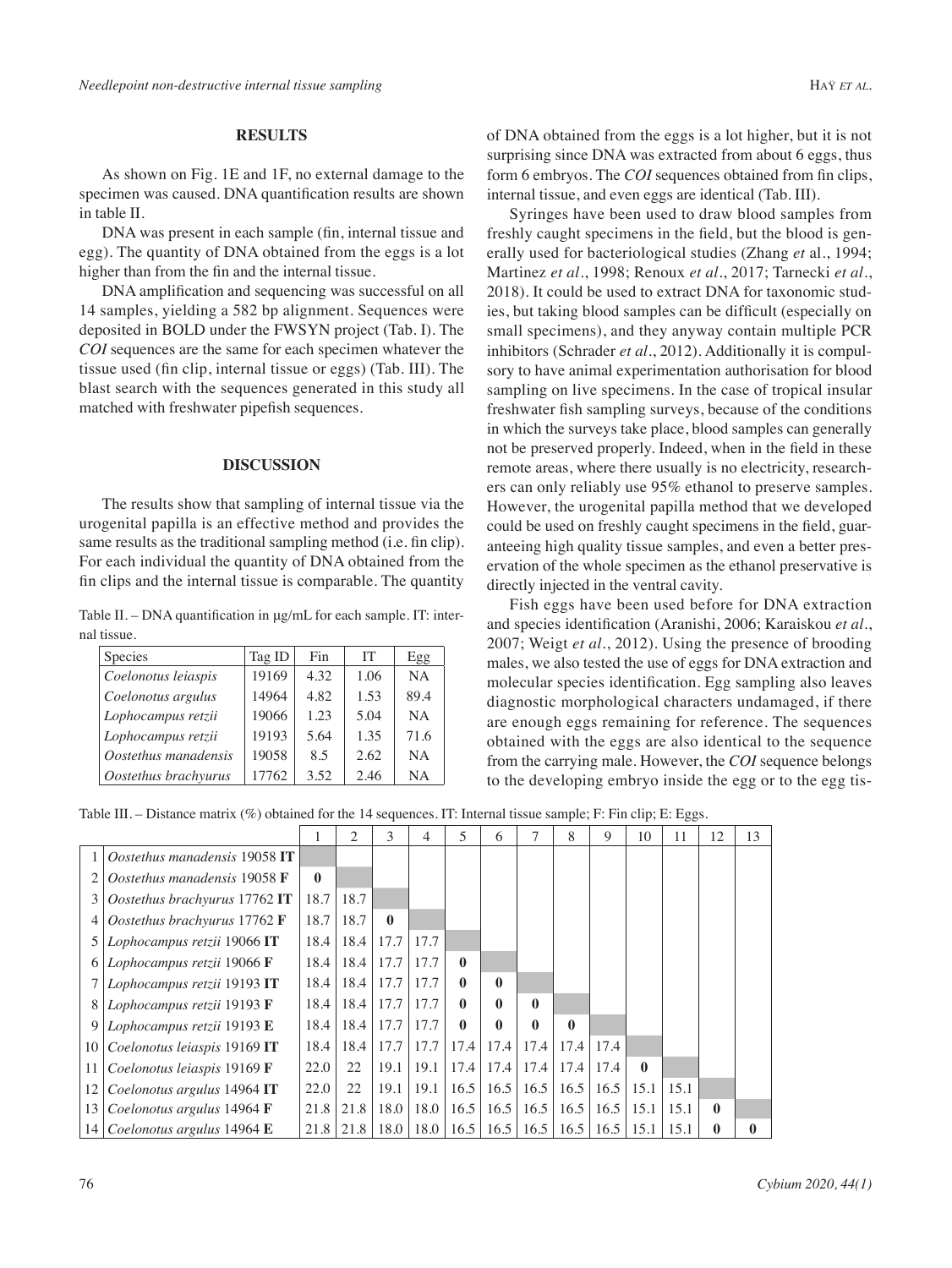sue from the female, which laid the eggs. As the mitochondrial genome is maternally inherited, and because the female provides the egg tissue, the *COI* sequence obtained from the eggs is of maternal origin and not the sequence corresponding to the brooding male. In this study, the egg sequence is identical to the one of the carrying male. So, the egg sequence shows that the female with which the male specimen reproduced was genetically very similar, however differences in mitochondrial sequences between the eggs and the carrying male could highlight cases of hybridization, which are common in freshwater fish whether inter-specific or inter-generic (Dowling and DeMarais, 1993; Scribner *et al*., 2000; Denys *et al*., 2014). In these study cases, where several species of the same family are found in the same rivers and in the same habitat within the river, using the eggs might be an easy way to detect possible hybridization events, based on mitochondrial sequences only, whereas this normally needs to take into account both mitochondrial and nuclear sequences.

Specimens in museum collections represent an important source of morphological and molecular information and should be used to resolve taxonomic problems. The use of integrative taxonomy has led to the discovery of many new species, especially in groups where species delineation is blurry (Denys *et al.,* 2014; Geiger *et al*., 2014) and integrating the data of voucher specimens is of crucial importance, especially old specimens, or even type specimens. The methods developed for ancient DNA extraction can be highly invasive, leading sometimes to the total destruction of specimens (Garrigos *et al.*, 2013), which goes against the very principle of storing collections and museum curators often refuse any sampling request to avoid any damage to such specimens. In consequence, non-invasive tissue sampling methods have been developed for small fluid-preserved fish specimens, such as GuSCN (Guanidine-based) baths in which the specimen is soaked (Garrigos *et al.,* 2013). This bathing protocol desquamates external tissue on which DNA amplification is then performed. But this approach was designed for mammalian hard tissues (bones, teeth, skin) (Rohland *et al*., 2004) and can be problematic for preserved teleostean. This method can cause external modifications of the specimens (dehydration and distortion of body), leading to the loss of important taxonomic characters such as the percentage of standard length measurements, body depth measurements or fin ray count due to extreme dehydration. With our method, the sampling of tissue is completely nondamaging and is applicable on freshly caught specimens as well as on recent or old fluid-preserved collection specimens, including type specimens. Museum curators could thus validate the use of this method on voucher specimens and give access to researchers to precious missing data to fulfil taxonomic revisions of various groups. Considering our results, the amount of tissue sampled by detaching cells from inside the body is sufficient material for the amplification of mitochondrial markers, as the DNA quantity obtained is comparable to that obtained with a fin clip. For old specimens, for which the DNA amplification may be challenging, internal specific primer pairs for the amplification of small gene fragments could be tested. In any case, for most taxonomic groups, a *COI* fragment of only about 100-150 bp is enough to place specimens with their conspecific in a phylogenetic tree (Garrigos *et al.,* 2013).

#### **Conclusion**

The main advantage of the internal tissue sampling method is that it leaves absolutely no external trace of the sampling (Fig. 1F-G). This protocol thus allows obtaining molecular data without damaging the morphomeristic characters necessary for species identification and description. We have tested and developed it on freshwater pipefish, as they are particularly difficult to sample externally without damaging diagnostic morphological characters, but this method can obviously be used on any teleostean specimen preserved in museum collections. For instance, this protocol can be applied to retrieve tissue samples from precious specimens such as type specimens for which researchers are often denied the authorisation to sample because of their taxonomic importance. Species description is increasingly based on integrative taxonomy. The use of morphological characters is compulsory when describing a new species, but molecular data is now considered crucial for species delineation and taxonomic revision, especially in complex cases. The present sampling method gives access to good quality tissue samples for specimens is of high value for the collections, or when external tissue sampling is too damaging. This method will enable to use and valorise all Natural History Museum collections and will help the taxonomic revision of many teleostean families.

**Acknowledgments**. – The authors thank David Boseto, Gérard Marquet, Brendan Ebner and Philippe Gerbeaux for their help collecting specimens in the Solomon Islands. The study in the Solomon Islands was made possible by a grant given to the French Ichthyological Society in the context of the 'Critical Ecosystem Partnership Fund (CEPF)' (Melanesia hotspot). The Critical Ecosystem Partnership Fund is a joint initiative of l'Agence Française de Développement, Conservation International, the Global Environment Facility, the Government of Japan, the MacArthur Foundation and the World Bank. A fundamental goal is to ensure civil society is engaged in biodiversity conservation. We would like to acknowledge the customary landowners and tribes of Mount Maetambe to Kolobangara River Watershed, the Lauru Land Conference of Tribal Community, Choiseul Province, villages and tribes of Hunda-Kena, Jack Harbour, Poitete, Lodumoe and Vanga who welcomed us on Kolobangara Island and Vella Lavella, KIBCA and ESSI, and the Solomon Islands Government for the support and facilitation of the legal process that have allowed the expedition team to conduct the scientific research (permit n°EX2015/142 for the 2015 Solomon survey and n°EX2016/156 for the Solomon 2016 survey). The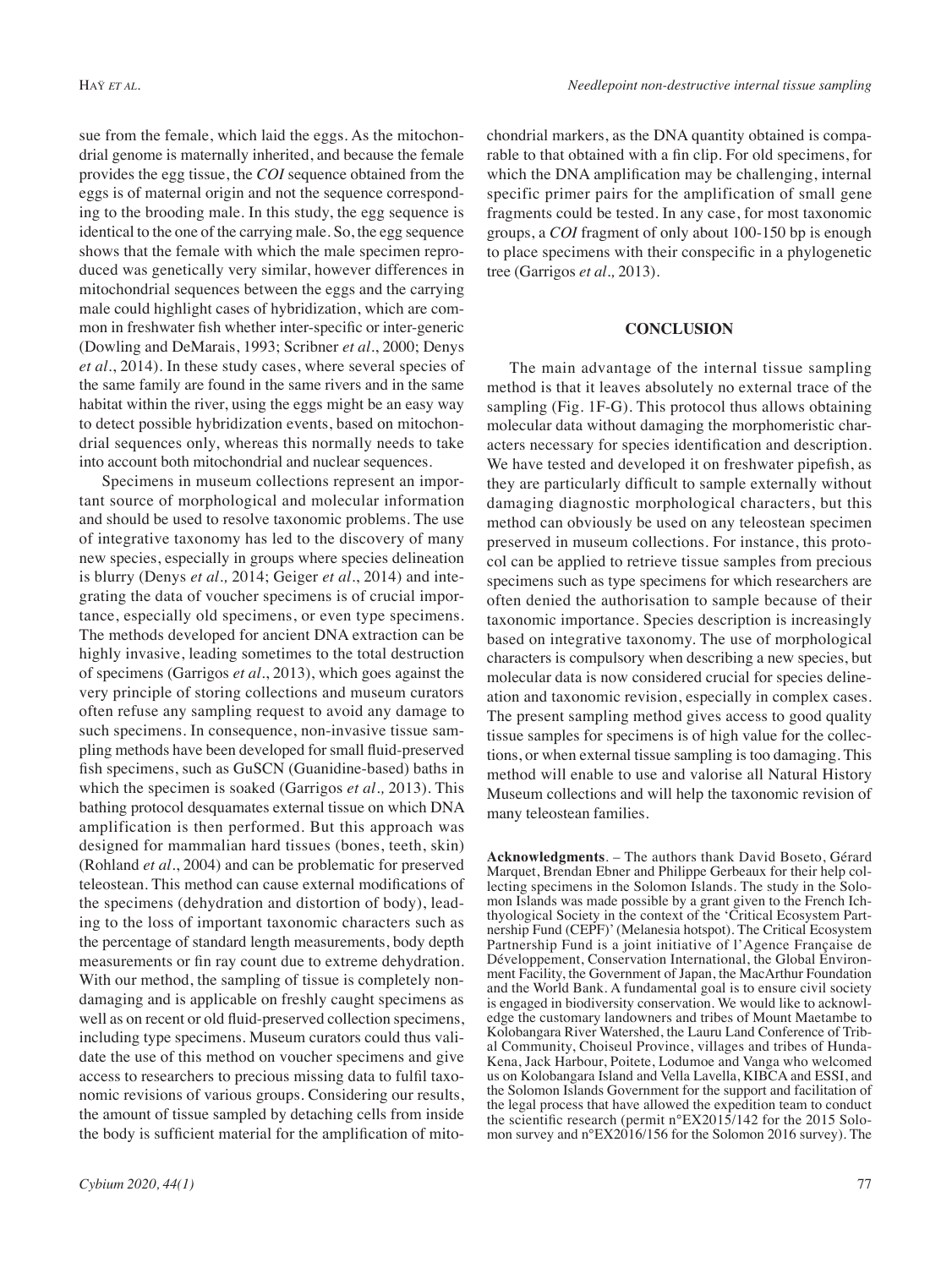trip to Papua new Guinea was funded by the MNHN (UMR 7208 BOREA), the French Ichthyological Society (SFI) and the Fondation de France. Thanks to G. Kaipu (PNG NRI) for the research permit (n°018196), N. Gowep (CEPA) for the export permit and our friends P. Amick, B. Ruli (Live & Learn), J. Anamiato (National Museum and Art gallery of PNG) and D. Vaghelo (WNB Provincial Govt, Environment section) for their help during the 2018 field. Last, we want to thank all the Responsible Chiefs of the areas investigated for their kind permission, and the villages and communities who have always heartily received us and helped us in our prospecting of rivers.

#### **References**

- ARANISHI F., 2006. Single fish egg DNA extraction for PCR amplification. *Conserv. Genet.*, 7: 153-156. DOI: 10.1007/ s10592-005-5387-y
- DAWSON C. E., 1985. Indo-Pacific Pipefishes: Red Sea to the Americas. 230 p. Gulf Coast Research Laboratory, Ocean Spring.
- DAWSON C.E., 1986. Syngnathidae. Fishes of the North-eastern Atlantic and the Mediterranean, Vol. 2, pp. 628-639.
- DENYS G.P.J., DETTAI A., PERSAT H., HAUTECOEUR M. & KEITH P., 2014. – Morphological and molecular evidence of three species of pikes *Esox* spp. (Actinopterygii, Esocidae) in France, including the description of a new species. *C. R. Biol.*, 337(9): 521-534. DOI: 10.1016/j.crvi.2014.07.002
- DOWLING T.E. & DEMARAIS B.D., 1993. Evolutionary significance of introgressive hybridization in cyprinid fishes. *Nature*, 362(6419): 444. DOI: 10.1038/362444a0
- GEIGER M.F., HERDER F., MONAGHAN M.T., ALMADA V., BARBIERI R., BARICHE M., BERREBI P., BOHLEN J., CASAL-LOPEZ M., DELMASTRO G.B., DENYS G.P.J., DETTAI A., DOADRIO I., KALOGIANNI E., KÄRST H., KOTTELAT M., KOVAČIĆ M., LAPORTE M., LORENZONI M., MARČIĆ Z., ÖZULUĞ M., PERDICES A., PEREA S., PERSAT H., PORCELOTTI S., PUZZI C., ROBALO J., ŠANDA R., SCHNEIDER M., ŠLECHTOVÁ V., STOUM-BOUDI M., WALTER S. & FREYHOF J., 2014. – Spatial heterogeneity in the Mediterranean Biodiversity Hotspot affects barcoding accuracy of its freshwater fishes. *Mol. Ecol. Resour.,* 14: 1210-1221. DOI: 10.1111/1755-0998.12257
- GARRIGOS Y.E., HUGUENY B., KOERNER K., IBAÑEZ C., BONILLO C., PRUVOST P., CAUSSE R. CRUAUD C. & GAUBERT P., 2013. – Non-invasive ancient DNA protocol for fluid-preserved specimens and phylogenetic systematics of the genus *Orestias* (Teleostei: Cyprinodontidae). *Zootaxa*, 3640(3): 373-394. DOI: 10.11646/zootaxa.3640.3.3
- HAMILTON H., SAARMAN N., SHORT G., SELLAS A.B., MOORE B., HOANG T., GRACE C.L., GOMON M., CROW K. & SIMISON W.B., 2017. – Molecular phylogeny and patterns of diversification in Syngnathid fishes. *Mol. Phylogenet. Evol.*, 107: 388-403. DOI: 10.1016/j.ympev.2016.10.003
- IVANOVA N.V., ZEMLAK T.S., HANNER R.H. & HEBERT P.D., 2007. – Universal primer cocktails for fish DNA barcoding. *Mol. Ecol. Notes*, 7(4): 544-548. DOI: 10.1111/j.1471-8286.20 07.01748.x
- KARAISKOU N., TRIANAFYLLIDIS A., ALVAREZ P., LOPES P., GARCIA-VAZQUEZ E. & TRIANTAPHYLLIDIS C., 2007. – Horse mackerel egg identification using DNA methodology. *Mar. Ecol.,* 28: 429-434. DOI: 10.1111/j.1439-0485.200 7.00190.x
- KEARSE M., MOIR R., WILSON A., STONES-HAVAS S., CHE-UNG M., STURROCK S., BUXTON S., COOPER A., MARKOWITZ S., DURAN C., THIERER T., ASHTON B., MEINTJES P. & DUMMOND A., 2012. – Geneious Basic: an integrated and extendable desktop software platform for the organization and analysis of sequence data. *Bioinformatics*, 28(12): 1647-1649. DOI: 10.1093/bioinformatics/bts199
- KEITH P., LORD C., DARHUDDIN H., LIMMON G., SUKMO-NO T., HADIATY R. & HUBERT N., 2017. – *Schismatogobius* (Gobiidae) from Indonesia, with description of four new species. *Cybium*, 41(2): 195-211. DOI: 10.26028/cybium/ 2017-412-010
- KOTTELAT M., 2013. The fishes of the inland waters of Southeast Asia: a catalogue and core bibliography of the fishes known to occur in freshwaters, mangroves and estuaries. *Raffles Bull. Zool.*, suppl. 27: 1-663.
- LONGO S.J., FAIRCLOTH B.C., MEYER A., WESTNEAT M.W., ALFARO M.E. & WAINWRIGHT P.C., 2017. – Phylogenomic analysis of a rapid radiation of misfit fishes (Syngnathiformes) using ultraconserved elements. *Mol. Phylogenet. Evol.*, 113: 33-48.
- MARTINEZ G., SHAW E.M., CARRILLO M. & ZANUY S., 1998. – Protein salting-out method applied to genomic DNA isolation from fish whole blood. *Biotechniques*, 24(2): 238-239. DOI: 10.2144/98242bm14
- MENNESSON M.I. & KEITH P., 2017. Evidence of two species currently under the name of *Eleotris fusca* (Gobioidei: Eleotridae) in the Indian Ocean. *Cybium*, 41: 213-220. DOI: 10.26028/ cybium/2017-412-011
- MESSING J., 1983. New M13 vectors for cloning. *Methods Enzymol.,* 101: 20-78. DOI: 10.1016/0076-6879(83)01005-8
- MIESEN F.W., DROPPELMANN F., HÜLLEN S., HADIATY R.K. & HERDER F., 2016. – An annotated checklist of the inland fishes of Sulawesi. *Bonn Zool. Bull.*, 64(2): 77-106.
- PADIAL J.M., MIRALLES A., DE LA RIVA I. & VENCES M., 2010. – The integrative future of taxonomy. *Front. Zool.*, 7(1): 16. DOI: 10.1186/1742-9994-7-16
- RENOUX L.P., DOLAN M.C., COOK C.A., SMIT N.J. & SIKKEL P.C., 2017. – Developing an apicomplexan DNA barcoding system to detect blood parasites of small coral reef fishes. *J. Parasitol.*, 103(4): 366-376. DOI: 10.1645/16-93
- ROHLAND N., SIEDEL H. & HOFREITER M., 2004. Nondestructive DNA extraction method for mitochondrial DNA analyses of museum specimens. *BioTechniques*, 36: 814-821. DOI: 10.2144/04365ST05
- SCHRADER C., SCHIELKE A., ELLERBROEK L. & JOHNE R., 2012. – PCR inhibitors – occurrence, properties and removal. *J. Appl. Microbiol.,* 113: 1014-1026. DOI: 10.1111/j.1365-2672.2 012.05384.x
- SCRIBNER K.T., PAGE K.S. & BARTON M.L., 2000. Hybridization in freshwater fishes: a review of case studies and cytonuclear methods of biological inference. *Rev. Fish Biol. Fish.*, 10(3): 293-323. DOI: 10.1023/A:1016642723238
- TARNECKI A.M., RHODY N.R. & WALSH C.J., 2018. Health characteristics and blood bacterial assemblages of healthy captive red drum: implications for aquaculture and fish health management. *J. Aquat. Anim. Health*, 30(4): 339-353. DOI: 10.1002/aah.10047
- WARD R.D., ZEMLAK T.S., INNES B.H., LAST P.R. & HEBERT P.D., 2005. – DNA barcoding Australia's fish species. *Philos. Trans. R. Soc. B: Biol. Sci.*, 360(1462): 1847-1857. DOI: 10.1098/rstb.2005.1716